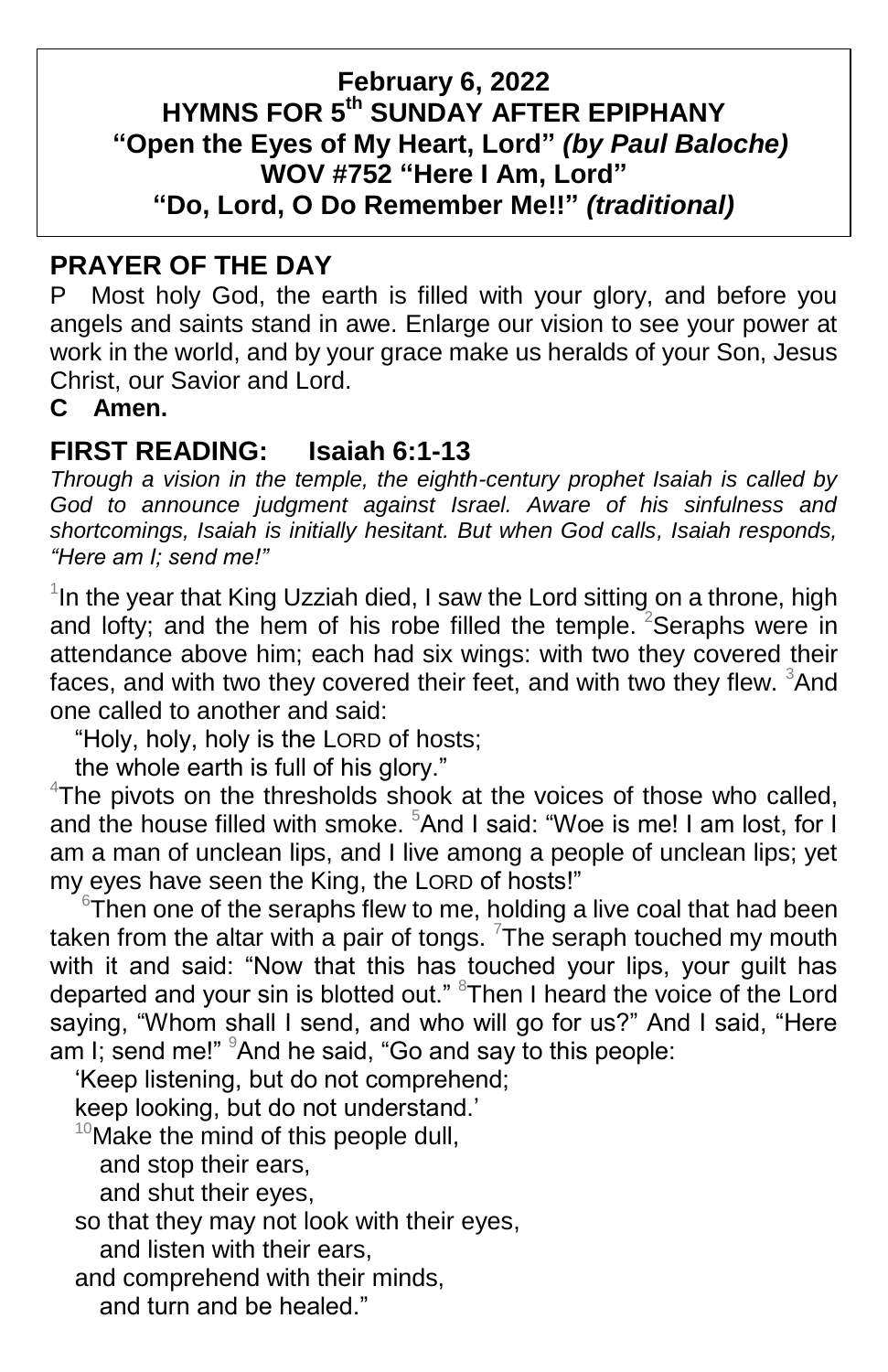$11$ Then I said, "How long, O Lord?" And he said: "Until cities lie waste without inhabitant, and houses without people, and the land is utterly desolate;  $12$  until the LORD sends everyone far away, and vast is the emptiness in the midst of the land.  $13$ Even if a tenth part remain in it, it will be burned again, like a terebinth or an oak whose stump remains standing when it is felled." The holy seed is its stump.

# **PSALM: Psalm 138**

 *R I will bow down toward your holy temple. (Ps. 138:2)*

 $1$  will give thanks to you, O LORD, with my whole heart; before the gods I will sing your praise.

**2 I will bow down toward your holy temple and praise your name, because of your steadfast love and faithfulness; for you have glorified your name and your word above all things.** *R*

<sup>3</sup>When I called, you answered me; you increased my strength within me.

**<sup>4</sup>All the rulers of the earth will praise you, O LORD, when they have heard the words of your mouth.**

 $5$ They will sing of the ways of the LORD, that great is the glory of the LORD.

**<sup>6</sup>The LORD is high, yet cares for the lowly, perceiving the haughty from afar.** *R*

 $7$ Though I walk in the midst of trouble, you keep me safe; you stretch forth your hand against the fury of my enemies; your right hand shall save me.

**<sup>8</sup>You will make good your purpose for me; O LORD, your steadfast love endures forever; do not abandon the works of your hands.** *R*

# **SECOND READING: 1 Corinthians 15:1-11**

*Paul delivers in a nutshell the story of the gospel that was given to him. In the lineage of the Christian faith, we have received the good news of God's love from generations of believers before us, and we continue to tell this story to the world.*

 $1$ Now I would remind you, brothers and sisters, of the good news that I proclaimed to you, which you in turn received, in which also you stand,  $2$ through which also you are being saved, if you hold firmly to the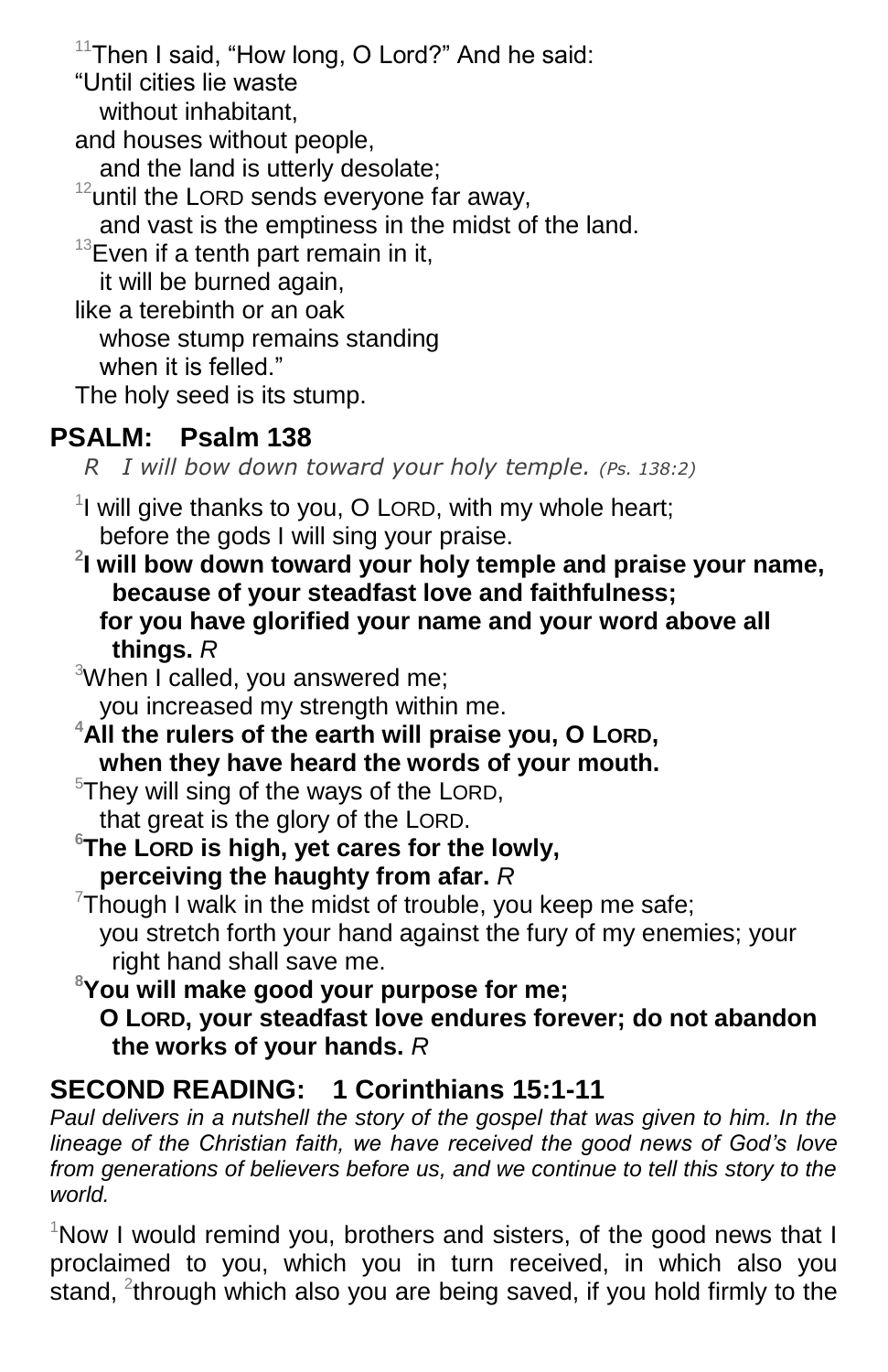message that I proclaimed to you—unless you have come to believe in vain.

 $3$ For I handed on to you as of first importance what I in turn had received: that Christ died for our sins in accordance with the scriptures, <sup>4</sup>and that he was buried, and that he was raised on the third day in accordance with the scriptures,  $5$  and that he appeared to Cephas, then to the twelve. Then he appeared to more than five hundred brothers and sisters at one time, most of whom are still alive, though some have died.  $7$ Then he appeared to James, then to all the apostles. <sup>8</sup> Last of all, as to one untimely born, he appeared also to me.  $9$ For I am the least of the apostles, unfit to be called an apostle, because I persecuted the church of God.  $10B$ But by the grace of God I am what I am, and his grace toward me has not been in vain. On the contrary, I worked harder than any of them—though it was not I, but the grace of God that is with me. <sup>11</sup>Whether then it was I or they, so we proclaim and so you have come to believe.

## **GOSPEL: Luke 5:1-11**

*Jesus' teaching of God's word has begun to draw great crowds. For Simon, James, and John, Jesus' teaching inspires hospitality, then obedience, and then risk. After Jesus' creative power is revealed, fear and amazement leads these three fishermen to leave everything behind to become apostles.*

 $1$ Once while Jesus was standing beside the lake of Gennesaret, and the crowd was pressing in on him to hear the word of God,  ${}^{2}$ he saw two boats there at the shore of the lake; the fishermen had gone out of them and were washing their nets.  ${}^{3}$ He got into one of the boats, the one belonging to Simon, and asked him to put out a little way from the shore. Then he sat down and taught the crowds from the boat. <sup>4</sup>When he had finished speaking, he said to Simon, "Put out into the deep water and let down your nets for a catch." <sup>5</sup>Simon answered, "Master, we have worked all night long but have caught nothing. Yet if you say so, I will let down the nets." When they had done this, they caught so many fish that their nets were beginning to break. <sup>7</sup>So they signaled their partners in the other boat to come and help them. And they came and filled both boats, so that they began to sink. <sup>8</sup>But when Simon Peter saw it, he fell down at Jesus' knees, saying, "Go away from me, Lord, for I am a sinful man!" 9 For he and all who were with him were amazed at the catch of fish that they had taken;  $10^{\circ}$  and so also were James and John, sons of Zebedee, who were partners with Simon. Then Jesus said to Simon, "Do not be afraid; from now on you will be catching people."  $11$ When they had brought their boats to shore, they left everything and followed him.